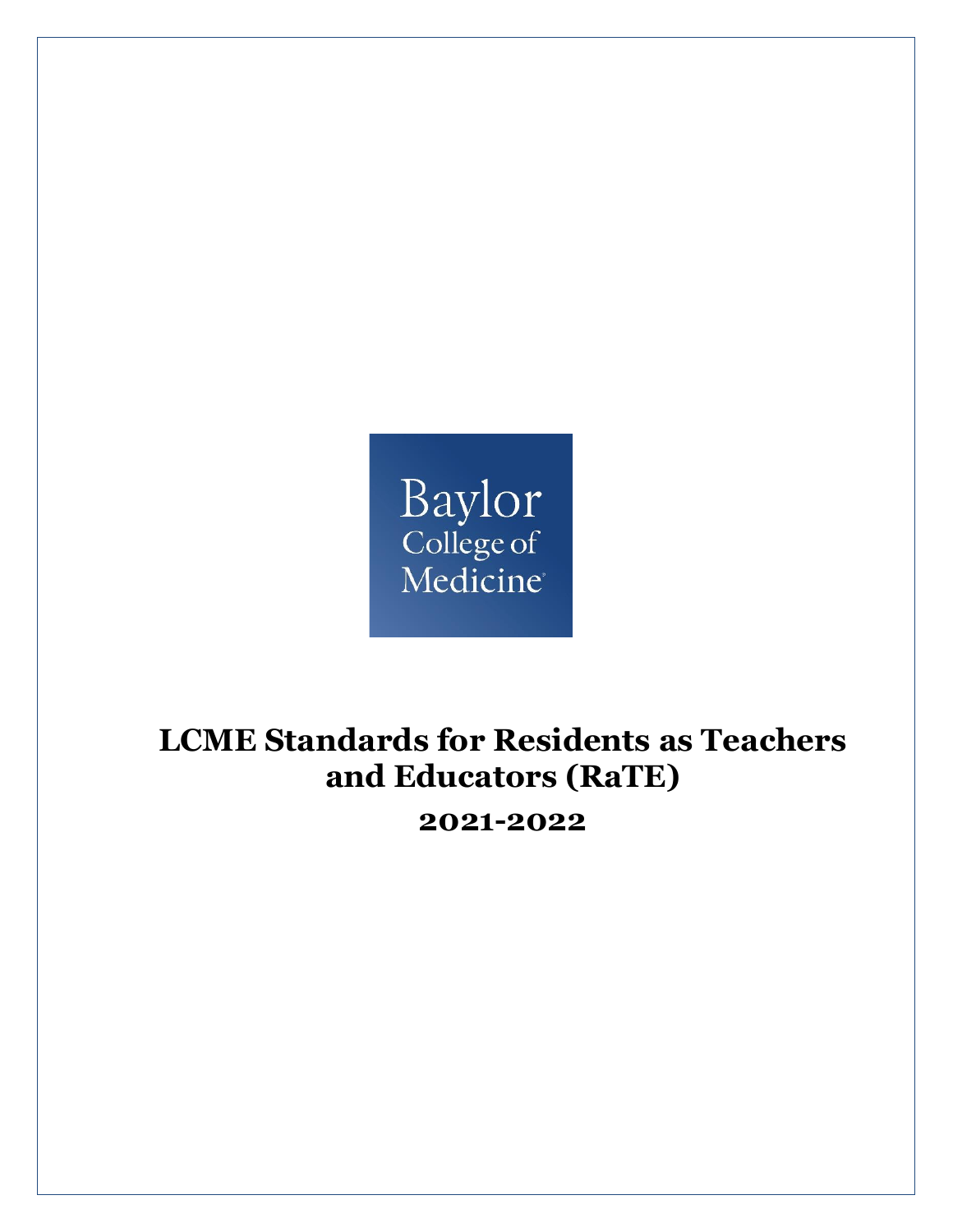## [Updated February 2022]

# **Table of Contents**

|                                                                                                 | LCME Standards Relevant to Residents as Educators 2022-23 3        |  |
|-------------------------------------------------------------------------------------------------|--------------------------------------------------------------------|--|
|                                                                                                 |                                                                    |  |
| 3.1                                                                                             |                                                                    |  |
| 3.5                                                                                             |                                                                    |  |
| 3.6                                                                                             |                                                                    |  |
| Standard 6: Competencies, Curricular Objectives, and Curricular Design  4                       |                                                                    |  |
| 6.1                                                                                             |                                                                    |  |
| 6.2                                                                                             | <b>Required Clinical Experiences</b>                               |  |
|                                                                                                 |                                                                    |  |
| 8.6                                                                                             | Monitoring of Completion of Required Clinical Experiences 4        |  |
| 8.8                                                                                             |                                                                    |  |
| Standard 9: Teaching, Supervision, Assessment, and Student and Patient Safety  4                |                                                                    |  |
| 9.1                                                                                             |                                                                    |  |
| 9.3                                                                                             |                                                                    |  |
| 9.4                                                                                             |                                                                    |  |
| 9.5                                                                                             |                                                                    |  |
| 9.7                                                                                             |                                                                    |  |
| 9.8                                                                                             |                                                                    |  |
| Standard 12: Medical Student Health Services, Personal Counseling, and Financial Aid Services 4 |                                                                    |  |
| 12.4                                                                                            |                                                                    |  |
| 12.5                                                                                            | Non-Involvement of Providers of Student Health Services in Student |  |
|                                                                                                 |                                                                    |  |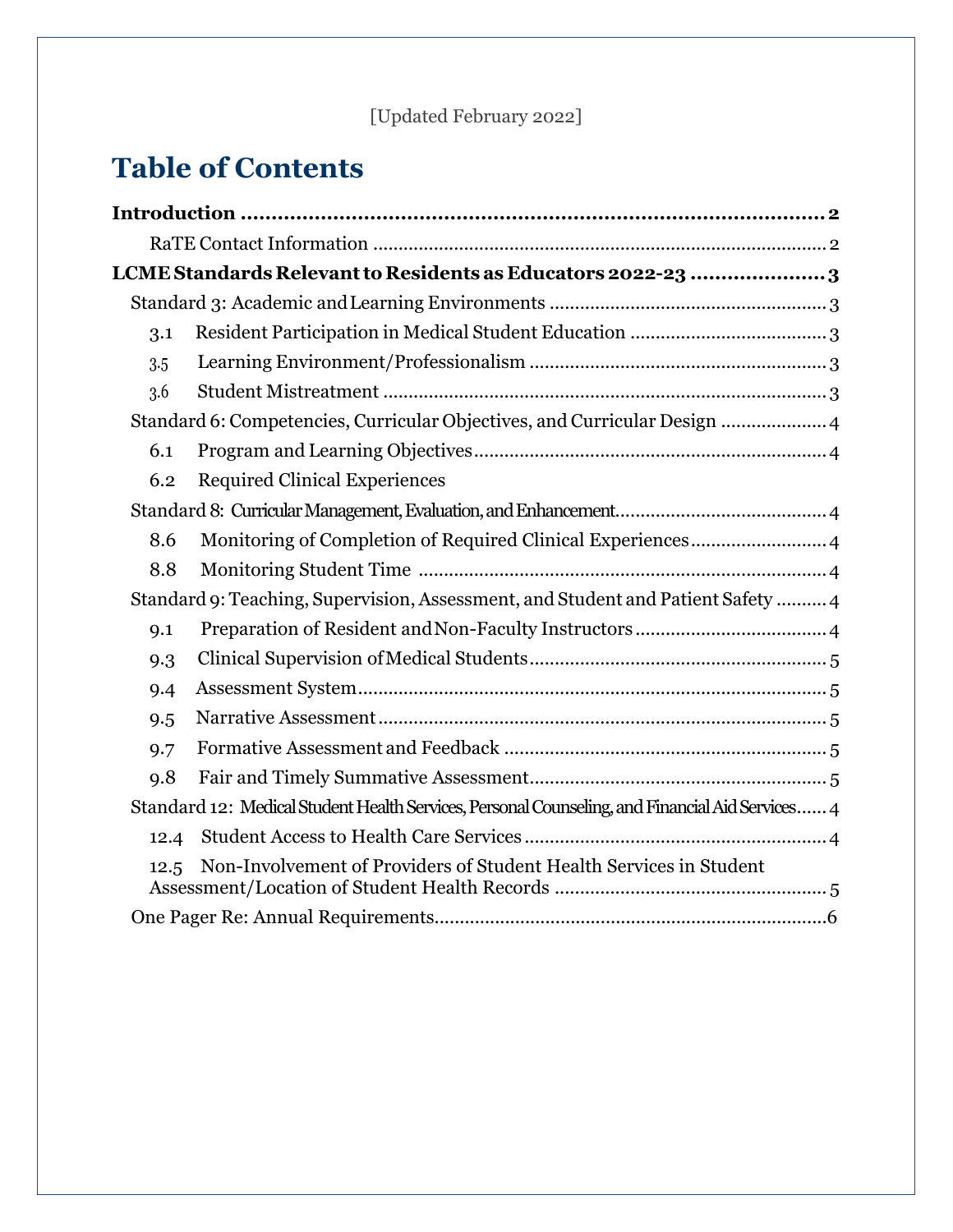## <span id="page-2-0"></span>**Introduction**

Thisdocument contains theLiaison Committee on Medical Education (LCME) standards relevant to residents in their role as educator in the undergraduate medical student education program. This document contains relevant standards from the 2022-2023 LCME Function and Structure of a Medical School standards to take effect July 2022.

The standards that LCME will apply during a review process are those in effect for the year in which the institution will be reviewed. Baylor College of Medicine's next site visit will occur 2027-2028. For the purposes of keeping educators updated on LCME standards and expectations for instructional conduct, included is the most recent version of LCME standards here. This document will be updated annually.

The standards emphasize the importance of near-peer engagement among medical students and residents and the equal importance of resident development as educators. These standards are the basis of Baylor College of Medicine's Residents as Teachers and Educators policy that requires ongoing development for all residents for each year of their residency in which they participate in teaching medical students.

[Residents as Teachers Website](https://www.bcm.edu/education/schools/medical-school/graduate-medical-education/teaching-residents-to-teach)

[Residents and Fellows as Teachers and Educators Policy](https://intranet.bcm.edu/index.cfm?fuseaction=Policies.Display_Policy&Policy_Number=28.1.07)

The intention of this document is to provide access to LCME standards that offer guidance in understanding the role of residents in student education or assist you in orienting residents to their role as educators in the broader system of medical education and academic medicine.

#### <span id="page-2-1"></span>**Resident as Teachers Contact Information**

Stephanie Sherman, MD Assistant Professor, Internal Medicine Associate Program Director, Internal Medicine RaTE Director [stephanie.sherman@bcm.edu](mailto:stephanie.sherman@bcm.edu)

Ricky Mercado, MPH, CHES Elizabeth De Los Rios, M.Ed. Director of Accreditation, Compliance and CQI Accreditation Project Manager Office of Accreditation, School of Medicine Office of Accreditation, School of Medicine [rmercado@bcm.edu](mailto:rmercado@bcm.edu) [elizabeth.delosrios@bcm.edu](mailto:elizabeth.delosrios@bcm.edu)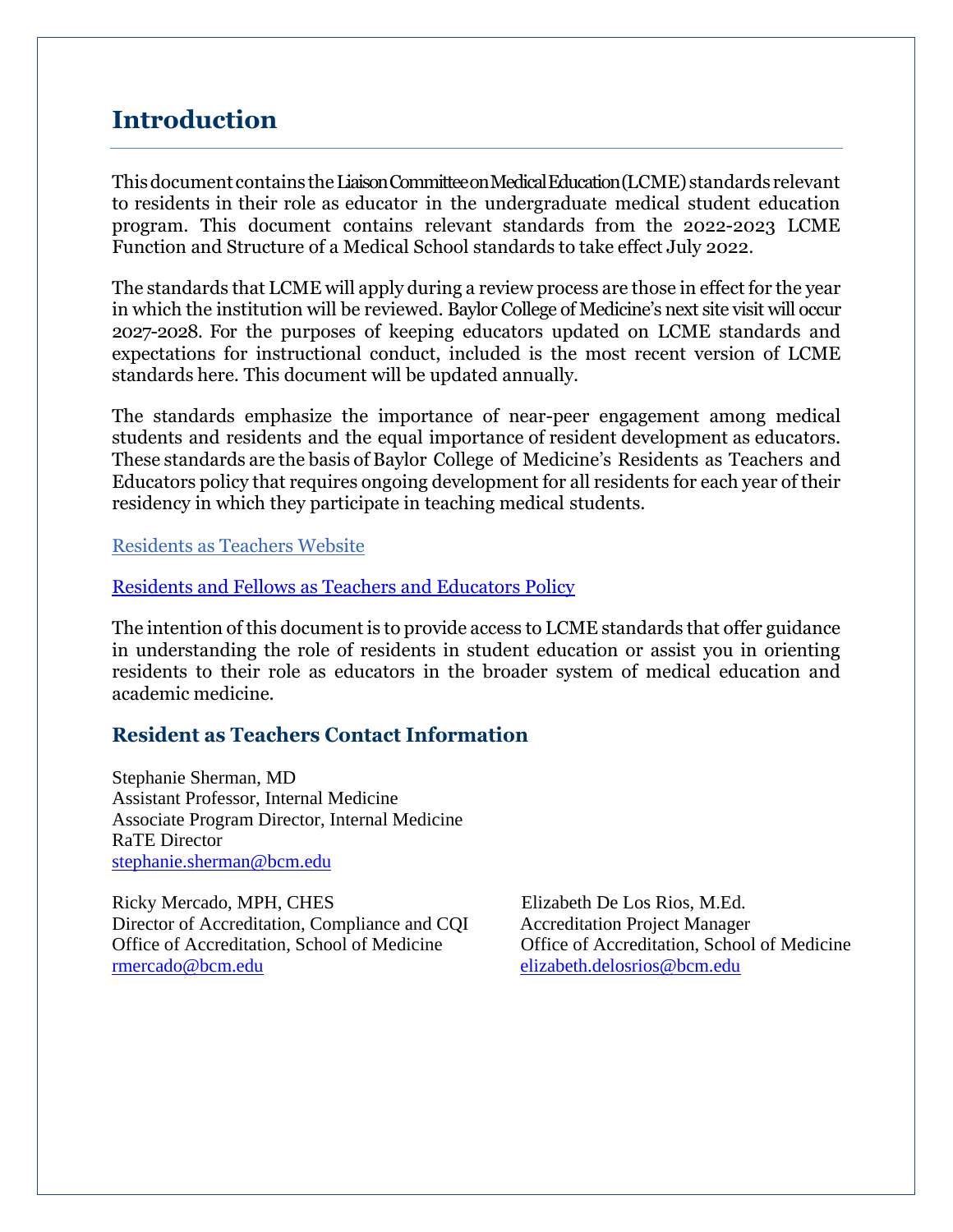## <span id="page-3-0"></span>**LCMEStandardsRelevanttoResidentsasEducators2021-22**

### <span id="page-3-1"></span>**Standard 3: Academic and Learning Environments**

A medical school ensures that its medical education program occurs in professional, respectful, and intellectually stimulating academic and clinical environments, recognizes the benefits of diversity, and promotes students' attainment of competencies required of future physicians.

#### <span id="page-3-2"></span>**3.1 Resident Participation in Medical Student Education**

Each medical student in a medical education program participates in one or more required clinical experiences conducted in a health care setting in which he or she works with resident physicians currently enrolled in an accredited program of graduate medical education.

#### **3.4 Anti-Discrimination Policy**

A medical school has a policy in place to ensure that it does not discriminate on the basis of age, disability, gender identity, national origin, race, religion, sex, sexual orientation or any basis protected by federal law.

[Policy Regarding Harassment, Discrimination and Retaliation](https://intranet.bcm.edu/index.cfm?fuseaction=Policies.Display_Policy&Policy_Number=02.2.25)

#### <span id="page-3-3"></span>**3.5 Learning Environment/Professionalism**

A medical school ensures that the learning environment of its medical education program is conducive to the ongoing development of explicit and appropriate professional behaviors in its medical students, faculty, and staff at all locations. The medical school and its clinical affiliates share the responsibility for periodic evaluation of the learning environment in order to identify positive and negative influences on the maintenance of professional standards, develop and conduct appropriate strategies to enhance positive and mitigate negative influences, and identify and promptly correct violations of professional standards.

[BCM Respectful and Professional Learning Environment Policy](https://intranet.bcm.edu/index.cfm?fuseaction=Policies.Display_Policy&Policy_Number=23.2.01)

BCM Compact between [Teachers, Learners, and Educational Staff](https://www.bcm.edu/education/academic-faculty-affairs/academic-policies/compact)

#### <span id="page-3-4"></span>**3.6 Student Mistreatment**

A medical school develops effective written policies that define mistreatment, has effective mechanisms in place for a prompt response to any complaints, and supports educational activities aimed at preventing mistreatment. Mechanisms for reporting mistreatment are understood by medical students, including visiting medical students, and ensure that any violations can be registered and investigated without fear of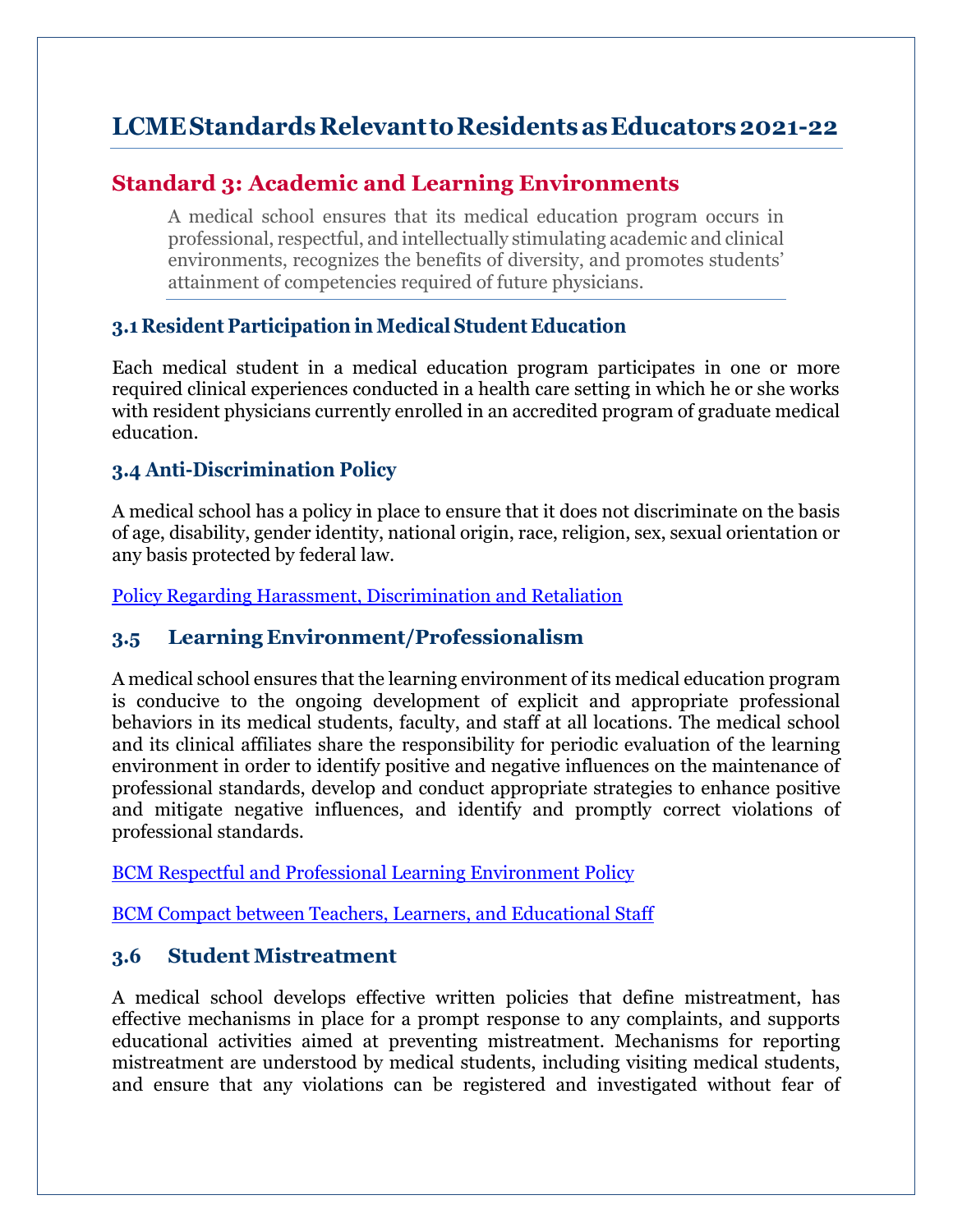retaliation.

[BCM Learner Mistreatment Policy](https://intranet.bcm.edu/index.cfm?fuseaction=Policies.Display_Policy&Policy_Number=23.2.02)

[BCM Student Grievances Policy](https://media.bcm.edu/documents/2018/9b/23.1.08-student-appeals--grievances-policy-web2018.pdf)

## <span id="page-4-0"></span>**Standard 6: Competencies, Curricular Objectives, and Curricular Design**

The faculty of a medical school define the competencies to be achieved by its medical students through medical education program objectives and is responsible for the detailed design and implementation of the components of a medical curriculum that enable its medical students to achieve those competencies and objectives. Medical education program objectives are statements of the knowledge, skills, behaviors, and attitudes that medical students are expected to exhibit as evidence of their achievement by completion of the program.

#### <span id="page-4-1"></span>**6.1 Program andLearning Objectives**

The faculty of a medical school define its medical education program objectives in outcome-based terms that allow the assessment of medical students' progress in developing the competencies that the profession and the public expect of a physician. The medical school makes these medical education program objectives known to all medical students and faculty. In addition, the medical school ensures that the learning objectives for each required learning experience (e.g., course, clerkship) are made known to all medical students and those faculty, residents, and others with teaching and assessment responsibilities in those required experiences.

[M.D. Program Core Competency Graduation Goals](https://www.bcm.edu/education/schools/medical-school/md-program/student-handbook/academic-program/requirements-for-degree-doctor-of-medicine)

[UME Clinical Course Overview Documents -](https://www.bcm.edu/education/schools/medical-school/graduate-medical-education/teaching-residents-to-teach/rat-medstudclinicalcurric) includes course objectives

#### **6.2 Required Clinical Experiences**

The faculty of a medical school define the types of patients and clinical conditions that medical students are required to encounter, the skills to be performed by medical students, the appropriate clinical settings for these experiences, and the expected levels of medical student responsibility.

[UME Clinical Course Overview Documents -](https://www.bcm.edu/education/schools/medical-school/graduate-medical-education/teaching-residents-to-teach/rat-medstudclinicalcurric) includes clinical experiences

## **Standard 8: Curricular Management, Evaluation, and Enhancement**

The faculty of a medical school engage in curricular revision and program evaluation activities to ensure that medical education program quality is maintained and enhanced and that medical students achieve all medical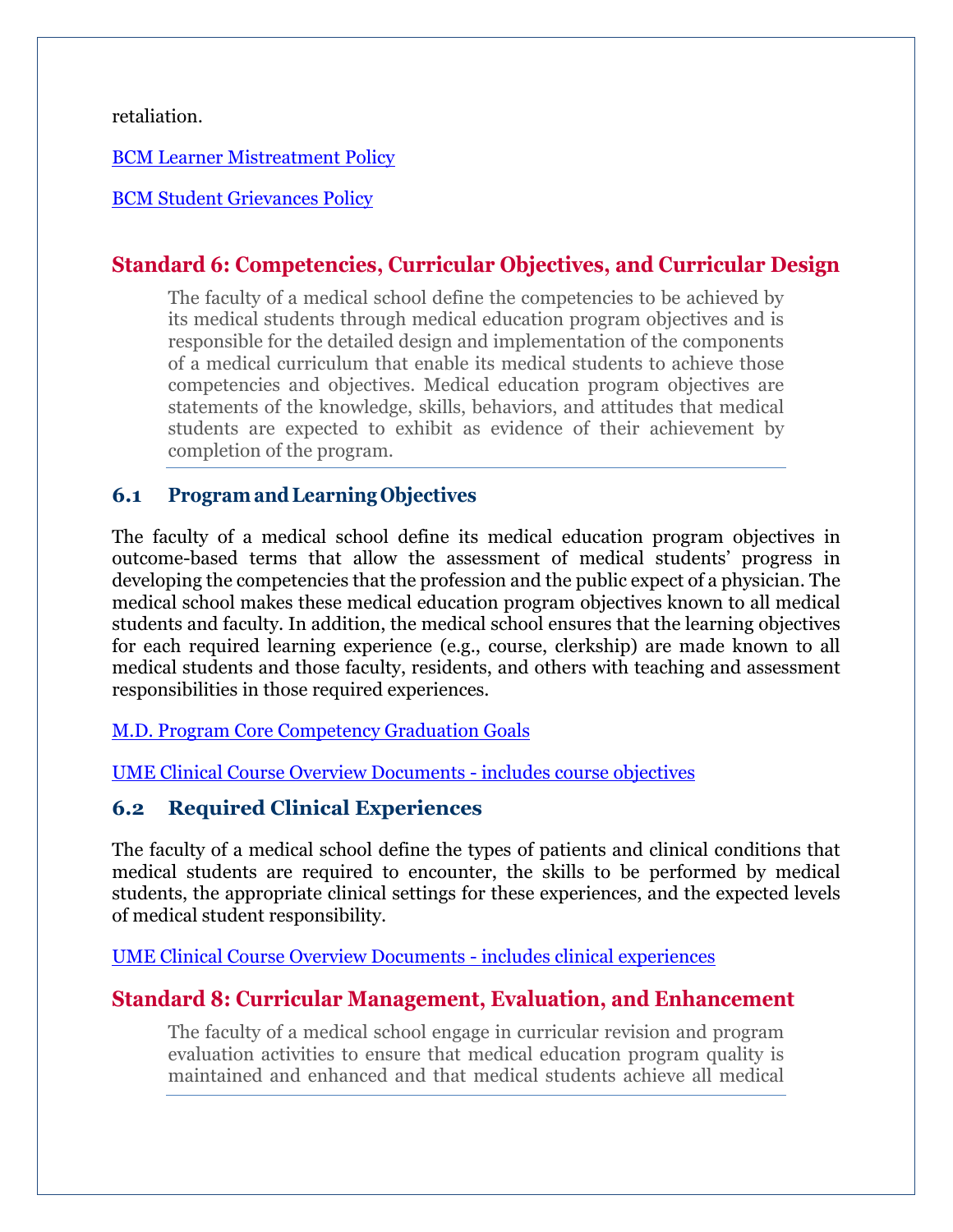education program objectives and participate in required clinical experiences and settings.

### **8.6 Monitoring of Completion of required Clinical Experiences**

A medical school has in place a system with central oversight that monitors and ensures completion by all medical students of required clinical experiences in the medical education program and remedies any identified gaps.

[UME Clinical Course Overview Documents -](https://www.bcm.edu/education/schools/medical-school/graduate-medical-education/teaching-residents-to-teach/rat-medstudclinicalcurric) includes clinical experiences

#### **8.8 Monitoring Student Time**

The medical school faculty committee responsible for the medical curriculum and the program's administration and leadership ensure the development and implementation of effective policies and procedures regarding the amount of time medical students spend in required activities, including the total number of hours medical students are required to spend in clinical and educational activities during clerkships.

[SOM Academic Workload in Foundational Sciences Policy](https://intranet.bcm.edu/index.cfm?fuseaction=Policies.Display_Policy&Policy_Number=28.1.09)

#### [SOM Duty Hours Policy](https://intranet.bcm.edu/index.cfm?fuseaction=Policies.Display_Policy&Policy_Number=28.1.04)

## <span id="page-5-0"></span>**Standard 9: Teaching, Supervision, Assessment, and Student and Patient Safety**

A medical school ensures that its medical education program includes a comprehensive, fair, and uniform system of formative and summative medical student assessment and protects medical students' and patients' safety by ensuring that all persons who teach, supervise, and/or assess medical students are adequately prepared for those responsibilities.

## <span id="page-5-1"></span>**9.1 PreparationofResident and Non-Faculty Instructors**

In a medical school, residents, graduate students, postdoctoral fellows, and other nonfaculty instructors in the medical education program who supervise or teach medical students are familiar with the learning objectives of the course or clerkship and are prepared for their roles in teaching and assessment. The medical school provides resources to enhance residents' and non-faculty instructors' teaching and assessment skills, and provides central monitoring of their participation in those opportunities.

[SOM Residents and Fellows as Teachers and Educators Policy](https://intranet.bcm.edu/index.cfm?fuseaction=Policies.Display_Policy&Policy_Number=28.1.07)

## <span id="page-5-2"></span>**9.3 - Clinical Supervision of Medical Students**

A medical school ensures that medical students in clinical learning situations involving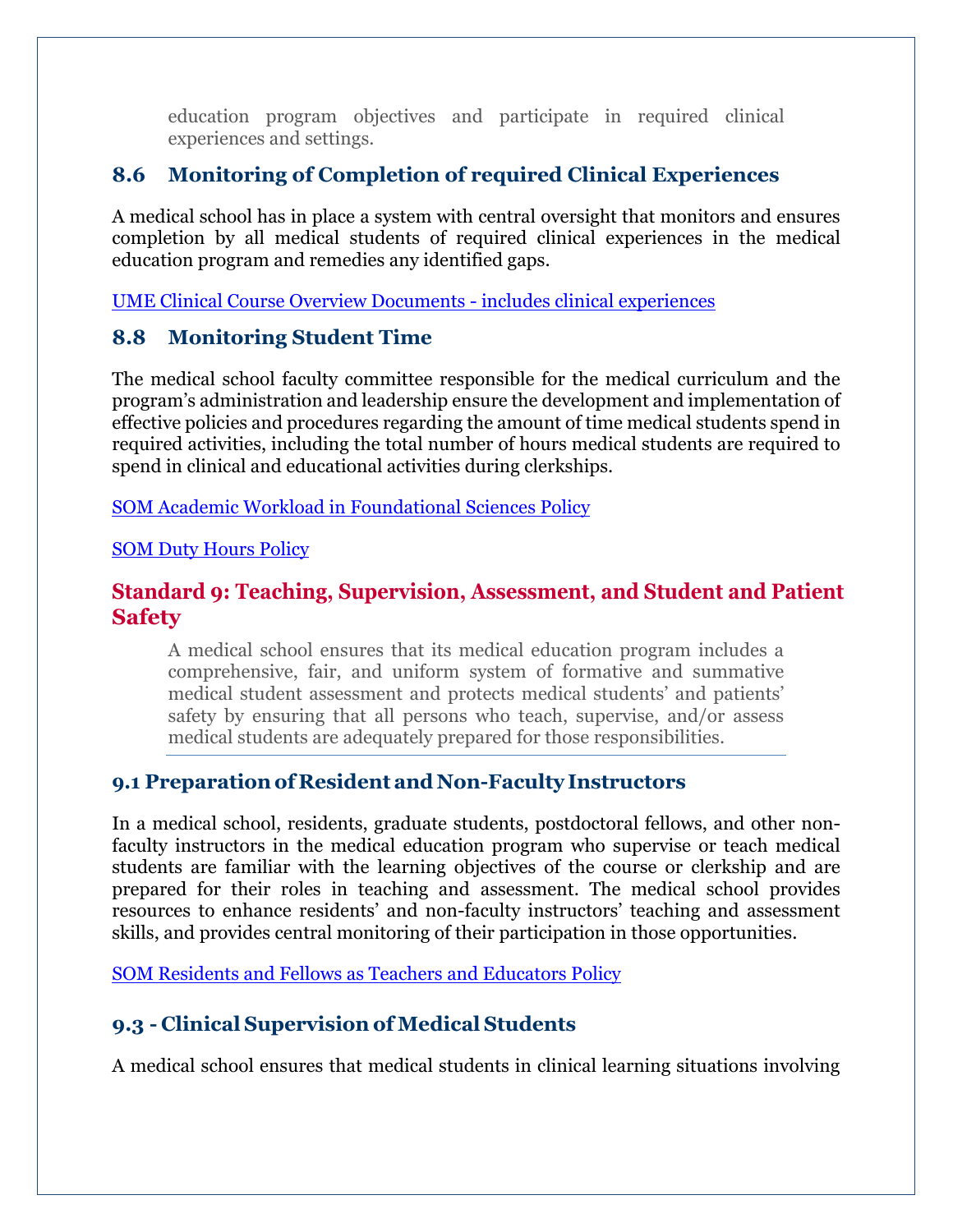patient care are appropriately supervised at all times in order to ensure patient and student safety, that the level of responsibility delegated to the student is appropriate to the student's level of training, and that the activities supervised are within the scope of practice of the supervising health professional.

[SOM Clinical Supervision Policy](https://intranet.bcm.edu/index.cfm?fuseaction=Policies.Display_Policy&Policy_Number=28.1.08)

#### **9.4 - Assessment System**

A medical school ensures that, throughout its medical education program, there is a centralized system in place that employs a variety of measures (including direct observation) for the assessment of student achievement, including students' acquisition of the knowledge, core clinical skills (e.g., medical history-taking, physical examination), behaviors, and attitudes specified in medical education program objectives, and that ensures that all medical students achieve the same medical education program objectives.

[SOM Direct Observation Policy](https://intranet.bcm.edu/index.cfm?fuseaction=Policies.Display_Policy&Policy_Number=28.1.03)

#### <span id="page-6-0"></span>**9.5 - Narrative Assessment**

A medical school ensures that a narrative description of a medical student's performance, including non-cognitive achievement, is included as a component of the assessment in each required course and clerkship of the medical education program whenever teacherstudent interaction permits this form of assessment.

<span id="page-6-1"></span>[SOM Narrative Assessment Policy](https://intranet.bcm.edu/index.cfm?fuseaction=Policies.Display_Policy&Policy_Number=28.1.11)

#### <span id="page-6-2"></span>**9.7 - Formative Assessment and Feedback**

The medical school's curricular governance committee ensures that each medical student is assessed and provided with formal formative feedback early enough during each required course or clerkship to allow sufficient time for remediation. Formal feedback occurs at least at the midpoint of the course or clerkship. A course or clerkship less than four weeks in length provides alternate means by which a medical student can measure his or her progress in learning.

#### [SOM Midterm Feedback Policy](https://intranet.bcm.edu/index.cfm?fuseaction=Policies.Display_Policy&Policy_Number=28.1.02)

## **9.8 – Fair and Timely Summative Assessment**

The medical school's curricular governance committee ensures that each medical student is assessed and provided with formal formative feedback early enough during each required course or clerkship to allow sufficient time for remediation. Formal feedback occurs at least at the midpoint of the course or clerkship. A course or clerkship less than four weeks in length provides alternate means by which medical students can measure their progress in learning.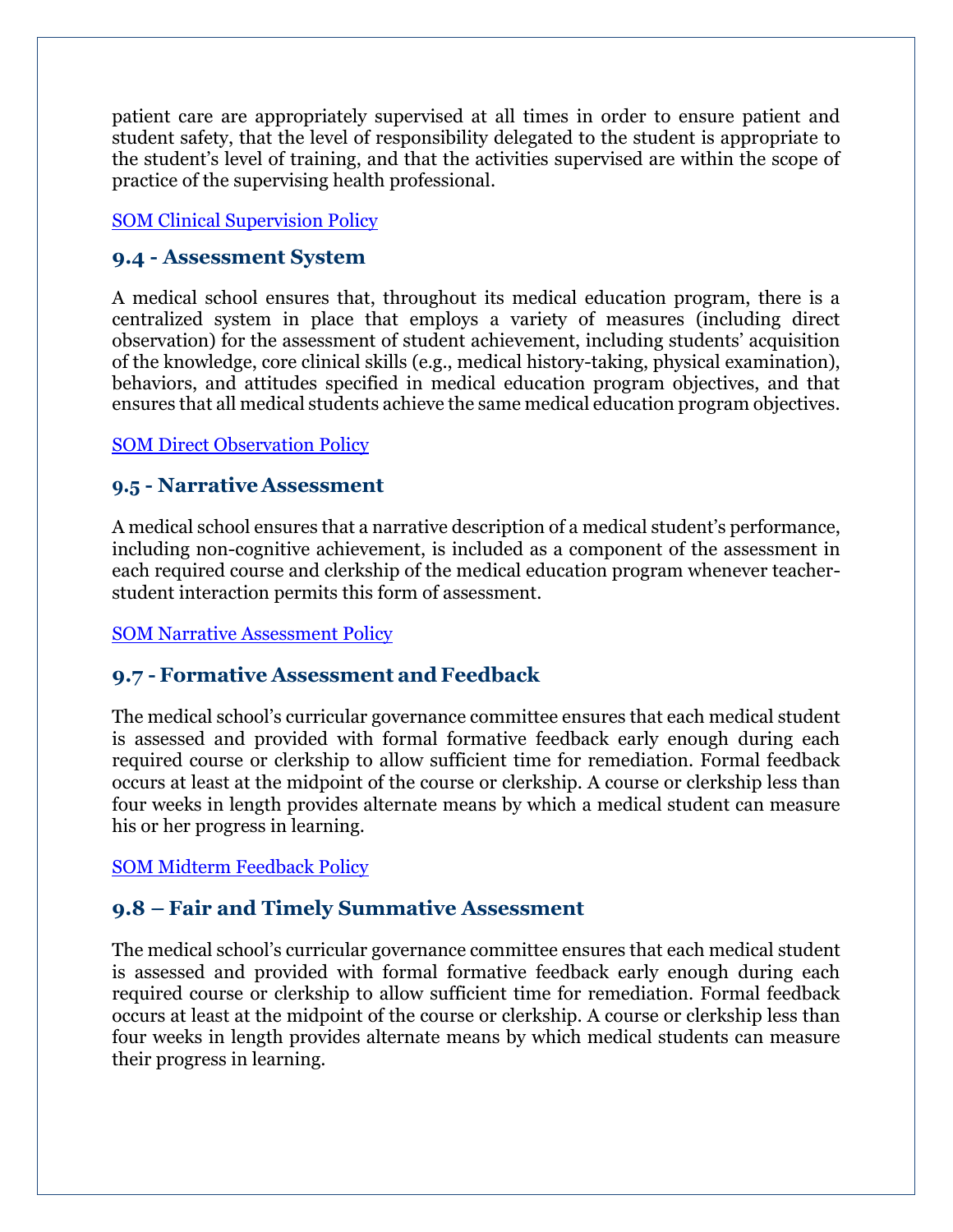#### [SOM Grade Submission Policy](https://intranet.bcm.edu/index.cfm?fuseaction=Policies.Display_Policy&Policy_Number=28.1.01)

#### **Standard 12: Medical Student Health Services, Personal Counseling, and Financial Aid Services**

A medical school provides effective student services to all medical students to assist them in achieving the program's goals for its students. All medical students have the same rights and receive comparable services.

#### **12.4 – Student Access to Health Care Services**

A medical school provides its medical students with timely access to needed diagnostic, preventive, and therapeutic health services at sites in reasonable proximity to the locations of their required educational experiences and has policies and procedures in place that permit students to be excused from these experiences to seek needed care.

[SOM Attendance/Participation and Absences](https://www.bcm.edu/education/schools/medical-school/md-program/student-handbook/academic-program/attendance-and-absences)

#### **12.5 – Non-Involvement of Providers of Student Health Services in Student Assessment/Location of Student Health Records**

The health professionals who provide health services, including psychiatric/psychological counseling, to a medical student have no involvement in the academic assessment or promotion of the medical student receiving those services, excluding exceptional circumstances. A medical school ensures that medical student health records are maintained in accordance with legal requirements for security, privacy, confidentiality, and accessibility.

[SOM Educator Conflict of Interest Policy](https://intranet.bcm.edu/index.cfm?fuseaction=Policies.Display_Policy&Policy_Number=23.2.04)